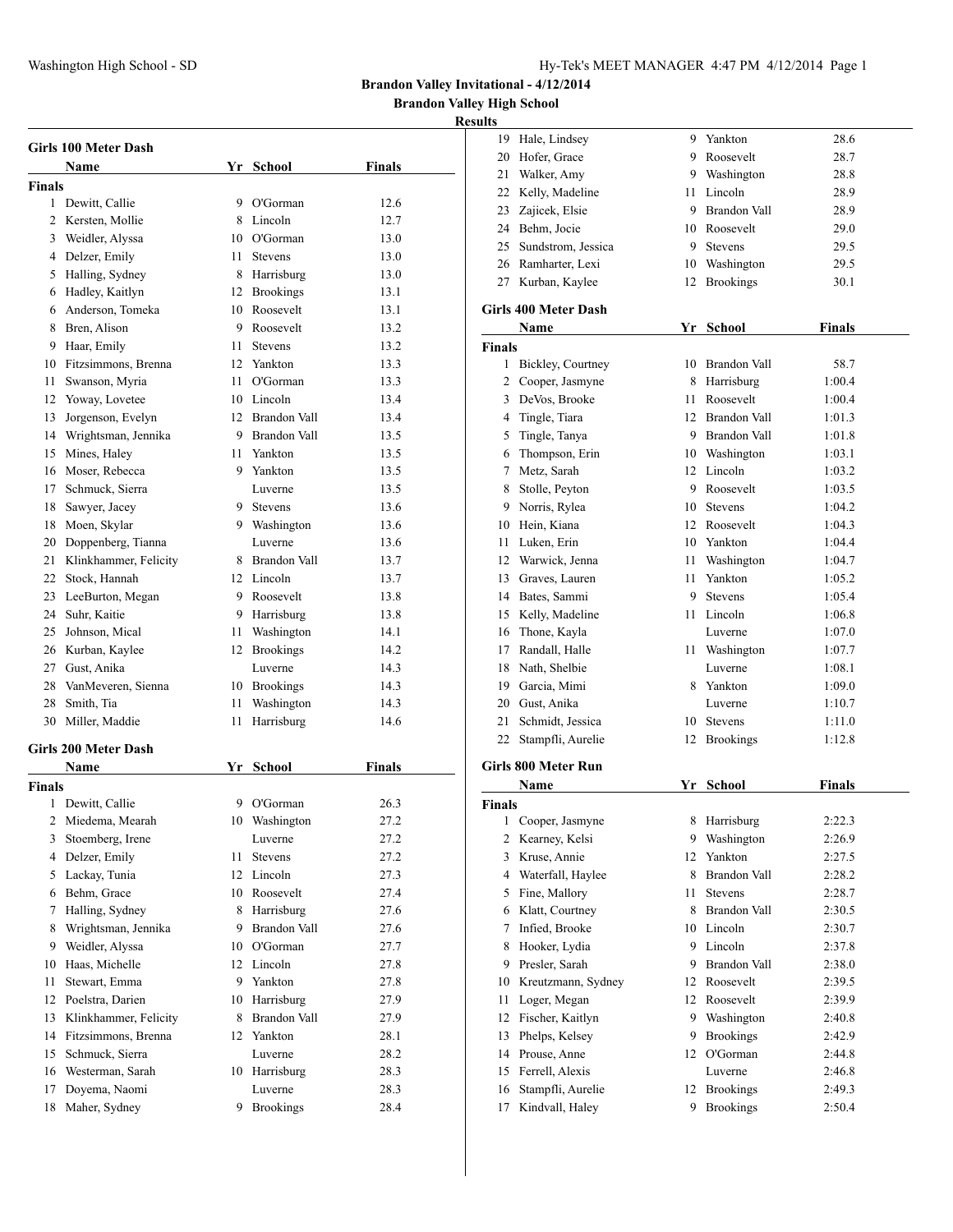**Brandon Valley High School**

#### **Results**

|                | Finals  (Girls 800 Meter Run)  |    |                     |               |
|----------------|--------------------------------|----|---------------------|---------------|
|                | Name                           |    | Yr School           | <b>Finals</b> |
| 18             | Bailey, Jacey                  | 10 | Roosevelt           | 2:52.0        |
| 19             | Brown, Brenna                  |    | Luverne             | 3:03.5        |
| 20             | Priebe, Samantha               |    | Luverne             | 3:06.9        |
|                | Girls 1600 Meter Run           |    |                     |               |
|                | Name                           | Yr | <b>School</b>       | Finals        |
| <b>Finals</b>  |                                |    |                     |               |
| 1              | Kruse, Annie                   | 12 | Yankton             | 5:07.9        |
| 2              | Hohn, Makayla                  |    | Luverne             | 5:36.7        |
| 3              | Van Holland, Lauren            |    | 8 Harrisburg        | 5:40.4        |
|                | 4 Kray, Carlie                 |    | 8 Washington        | 5:43.7        |
|                | 5 Ferrell, Gabrielle           |    | Luverne             | 5:44.1        |
|                | 6 Van Holland, Taylor          |    | 10 Harrisburg       | 5:46.2        |
| 7              | Mielke, Ashley                 |    | 12 Roosevelt        | 5:46.7        |
| 8              | Werner, Kylie                  | 9. | Roosevelt           | 5:48.9        |
| 9              | Larson, Whitlee                | 12 | Yankton             | 5:50.2        |
| 10             | Kreutzmann, Sydney             |    | 12 Roosevelt        | 5:51.4        |
| 11             | Fischer, Kaitlyn               |    | 9 Washington        | 5:51.9        |
| 12             | Johnson, Coryn                 | 11 | Washington          | 6:00.8        |
| 13             | Hanna, Abbi                    | 9  | <b>Brandon Vall</b> | 6:12.4        |
| 14             | Kindvall, Haley                | 9. | <b>Brookings</b>    | 6:17.3        |
| 15             | Sommers, Hailey                |    | Luverne             | 6:35.3        |
|                |                                |    |                     |               |
|                | Girls 3200 Meter Run<br>Name   | Yr | School              | <b>Finals</b> |
| Finals         |                                |    |                     |               |
|                | 1 Gorman, Tamara               | 12 | <b>Stevens</b>      | 10:42.6       |
|                | 2 Schandelmeier, Madison       |    | Luverne             | 11:44.3       |
| 3              | Bailey, Jessica                | 12 | Stevens             | 11:53.4       |
| 4              | Schweiss, Jamie                | 10 | <b>Stevens</b>      | 11:54.5       |
| 5              | McClure, Madison               | 8  | Yankton             | 11:54.9       |
| 6              | Woods, Savannah                | 10 | Yankton             | 12:10.3       |
| 7              | Mielke, Ashley                 |    | 12 Roosevelt        | 12:23.7       |
| 8              | Schenk, Meagan                 |    | 10 Harrisburg       | 12:37.1       |
|                | 9 Werner, Kylie                |    | 9 Roosevelt         | 12:50.0       |
| 10             | Bierwagen, Alyssa              | 9  | Roosevelt           | 12:58.0       |
| 11             | Van Holland, Taylor            |    | 10 Harrisburg       | 12:59.2       |
|                | 12 Lanier, Mallory             | 11 | Harrisburg          | 13:04.6       |
| 13             | Aukes, Mariah                  |    | Luverne             | 13:10.7       |
| 14             | Rodman, Cassidy                | 10 | Washington          | 13:17.4       |
| 15             | Heaton, Ronna                  | 9. | <b>Brookings</b>    | 13:32.9       |
| 16             | Hertz, Emma                    | 10 | O'Gorman            | 13:37.6       |
| 17             | Fischer, Regina                |    | 10 O'Gorman         | 13:44.8       |
| 18             | Stoick, Casandra               | 11 | Washington          | 13:47.1       |
| 19             | Severson, Haley                | 11 | Washington          | 13:50.3       |
| 20             | Flom, Bergin                   |    | Luverne             | 13:54.6       |
|                |                                |    |                     |               |
|                | <b>Girls 100 Meter Hurdles</b> |    |                     |               |
| <b>Finals</b>  | Name                           | Yr | <b>School</b>       | <b>Finals</b> |
| 1              | Bruggeman, Haley               | 11 | Harrisburg          | 15.4          |
| $\overline{c}$ | Luken, Hailey                  | 12 | Yankton             | 15.9          |
| 3              | Moos, Valerie                  | 12 | Roosevelt           | 16.0          |
|                | 4 Poelstra, Darien             | 10 | Harrisburg          | 16.1          |
|                |                                |    |                     |               |

| S  |                     |    |                     |      |  |
|----|---------------------|----|---------------------|------|--|
| 5  | Koehn, Becca        | 9  | <b>Brandon Vall</b> | 16.3 |  |
| 6  | Miedema, Mearah     | 10 | Washington          | 16.5 |  |
| 7  | Demarce, Gabbi      | 9  | <b>Stevens</b>      | 16.7 |  |
| 8  | Murray, Savannah    |    | 12 Lincoln          | 16.9 |  |
| 9  | Kreber, Kendyl      | 9  | O'Gorman            | 17.2 |  |
| 10 | Teslow, Julie       | 10 | Lincoln             | 17.2 |  |
| 11 | Tessier, Madason    | 9  | Yankton             | 17.5 |  |
| 12 | Salvatori, Danielle | 10 | Yankton             | 17.6 |  |
| 13 | Jacobson, Arika     | 10 | Brandon Vall        | 17.6 |  |
| 14 | Boomsma, Anna       | 9  | <b>Brandon Vall</b> | 17.8 |  |
| 15 | Schmunk, Gaby       | 9  | Harrisburg          | 18.1 |  |
| 16 | Johnson, Katie      | 9  | Roosevelt           | 18.2 |  |
| 17 | Baker, Paige        |    | Luverne             | 18.9 |  |
| 18 | Elbers, Jaidyn      |    | Luverne             | 19.0 |  |
| 19 | Pierce, Samantha    |    | Luverne             | 19.8 |  |

# **Girls 300 Meter Hurdles**

| Name                |    | School              | Finals |
|---------------------|----|---------------------|--------|
| <b>Finals</b>       |    |                     |        |
| Moos, Valerie       | 12 | Roosevelt           | 46.6   |
| Bruggeman, Haley    | 11 | Harrisburg          | 47.9   |
| Demarce, Gabbi      | 9  | <b>Stevens</b>      | 48.7   |
| Fierro, Berkley     | 12 | <b>Stevens</b>      | 49.7   |
| Tessier, Madason    | 9  | Yankton             | 50.0   |
| Jacobson, Arika     | 10 | <b>Brandon Vall</b> | 50.5   |
| Murray, Savannah    | 12 | Lincoln             | 50.7   |
| Miedema, Mearah     | 10 | Washington          | 50.7   |
| Unknown, Unknown    |    | Harrisburg          | 50.7   |
| Elbers, Jaidyn      |    | Luverne             | 51.6   |
| Kreber, Kendyl      | 9  | O'Gorman            | 51.9   |
| Teslow, Julie       | 10 | Lincoln             | 52.2   |
| Hohman, Carly       | 12 | Lincoln             | 52.8   |
| Salvatori, Danielle | 10 | Yankton             | 53.6   |
| Koehn, Becca        | 9  | <b>Brandon Vall</b> | 53.9   |
| Baker, Paige        |    | Luverne             | 54.4   |
| Johnson, Katie      | 9  | Roosevelt           | 54.6   |
| Boomsma, Anna       | 9  | Brandon Vall        | 55.1   |
| Schmunk, Gaby       | 9  | Harrisburg          | 56.2   |
|                     |    |                     | Yr     |

#### **Girls 4x100 Meter Relay**

| Team                        | Relay | <b>Finals</b> |  |
|-----------------------------|-------|---------------|--|
| <b>Finals</b>               |       |               |  |
| Rapid City Stevens          |       | 51.0          |  |
| 2 Sioux Falls O'Gorman      |       | 51.3          |  |
| Brandon Valley              |       | 51.6          |  |
| Yankton                     |       | 51.9          |  |
| Sioux Falls Lincoln<br>5.   |       | 51.9          |  |
| Sioux Falls Roosevelt<br>6. |       | 52.0          |  |
| Harrisburg                  |       | 52.2          |  |
| <b>Brookings</b>            |       | 52.5          |  |
| Washington                  |       | 52.8          |  |
| Luverne                     |       | 54.2          |  |
|                             |       |               |  |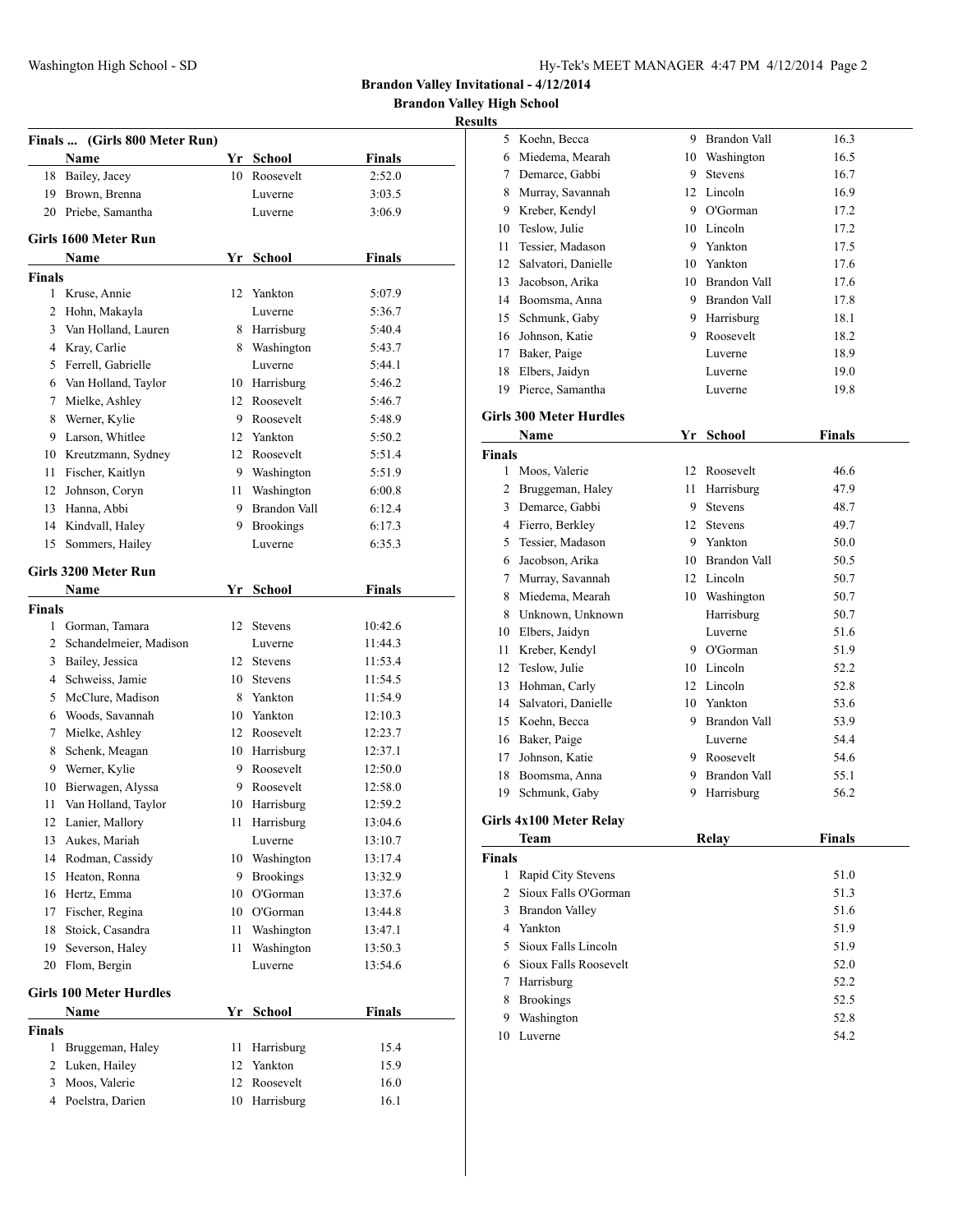**Brandon Valley High School**

|               | Girls 4x200 Meter Relay         |               |               |
|---------------|---------------------------------|---------------|---------------|
|               | Team                            | Relay         | Finals        |
| Finals        |                                 |               |               |
|               | 1 Brandon Valley                |               | 1:46.8        |
| 2             | Sioux Falls Lincoln             |               | 1:48.3        |
|               | 3 Rapid City Stevens            |               | 1:49.7        |
|               | 4 Washington                    |               | 1:50.8        |
|               | 5 Brookings                     |               | 1:52.1        |
|               | 6 Sioux Falls Roosevelt         |               | 1:53.8        |
|               | 7 Harrisburg                    |               | 1:54.3        |
| 8             | Yankton                         |               | 1:55.5        |
|               | Girls 4x400 Meter Relay         |               |               |
|               | Team                            | Relay         | Finals        |
| Finals        |                                 |               |               |
|               | 1 Sioux Falls Roosevelt         |               | 4:09.7        |
|               | 2 Washington                    |               | 4:10.3        |
|               | 3 Sioux Falls Lincoln           |               | 4:10.6        |
|               | 4 Brandon Valley                |               | 4:12.6        |
|               | 5 Harrisburg                    |               | 4:15.3        |
|               | 6 Rapid City Stevens            |               | 4:16.5        |
|               | 7 Luverne                       |               | 4:20.6        |
| 8             | Yankton                         |               | 4:20.9        |
| 9             | <b>Brookings</b>                |               | 4:23.9        |
|               | Girls 4x800 Meter Relay         |               |               |
|               | Team                            | Relay         | Finals        |
| Finals        |                                 |               |               |
|               | 1 Rapid City Stevens            |               | 9:37.8        |
|               | 2 Yankton                       |               | 9:42.8        |
|               | 3 Sioux Falls Lincoln           |               | 9:58.5        |
|               | 4 Brandon Valley                |               | 9:59.2        |
|               | 5 Washington                    |               | 10:14.3       |
|               | 6 Luverne                       |               | 10:16.4       |
| 7             | Sioux Falls Roosevelt           |               | 10:51.2       |
|               | <b>Girls 1600 Sprint Medley</b> |               |               |
|               | Team                            | Relay         | Finals        |
| Finals        |                                 |               |               |
| 1             | Sioux Falls Lincoln             |               | 4:25.4        |
| 2             | Yankton                         |               | 4:25.9        |
| 3             | <b>Brandon Valley</b>           |               | 4:38.7        |
| 4             | Harrisburg                      |               | 4:41.7        |
| 5             | Rapid City Stevens              |               | 4:43.6        |
|               | 6 Washington                    |               | 4:44.9        |
| 7             | Luverne                         |               | 4:45.3        |
| 8             | Sioux Falls Roosevelt           |               | 4:45.7        |
|               | <b>Girls High Jump</b>          |               |               |
|               | Name                            | Yr School     | <b>Finals</b> |
| <b>Finals</b> |                                 |               |               |
| 1             | Quinlivan, Sarah                | 12 Lincoln    | 4-11.00       |
|               | 2 Bain, Morgan                  | 9 O'Gorman    | J4-11.00      |
|               | 3 Goodhope, Anna                | 10 Washington | J4-11.00      |
|               | 4 Luken, Hailey                 | 12 Yankton    | 4-07.00       |
|               | 4 Stewart, Emma                 | 9 Yankton     | 4-07.00       |

| 6      | Bates, Sammi             | 9  | Stevens         | J4-07.00      |  |
|--------|--------------------------|----|-----------------|---------------|--|
| 7      | Tessier, Madason         | 9. | Yankton         | J4-07.00      |  |
| 7      | Waltjer, Madisyn         | 10 | Roosevelt       | J4-07.00      |  |
|        | 9 Nath, Shelbie          |    | Luverne         | 4-05.00       |  |
|        | 9 Sundstrom, Jessica     | 9  | Stevens         | 4-05.00       |  |
|        | 9 Munari, Bianca         |    | 11 Brookings    | 4-05.00       |  |
| 9      | Jarratt, Abbie           | 11 | Lincoln         | 4-05.00       |  |
| 13     | Hohman, Carly            |    | 12 Lincoln      | 4-03.00       |  |
| 13     | Rupp, Delaney            | 9  | Roosevelt       | 4-03.00       |  |
|        | <b>Girls Pole Vault</b>  |    |                 |               |  |
|        | Name                     |    | Yr School       | Finals        |  |
| Finals |                          |    |                 |               |  |
| 1      | Murray, Hailey           | 11 | Brandon Vall    | 9-00.00       |  |
| 1      | Frewaldt, U              |    | unknown school  | 9-00.00       |  |
| 3      | Thomas, Sydney           |    | 10 Brookings    | 8-06.00       |  |
|        | 3 Barrett, Sydney        | 10 | <b>Stevens</b>  | 8-06.00       |  |
|        | 5 Hendrick, Hannah       | 8  | Brandon Vall    | 8-00.00       |  |
| 6      | Murray, Hannah           |    | 12 Brandon Vall | 7-06.00       |  |
| 6      | Flom, Bergin             |    | Luverne         | 7-06.00       |  |
|        |                          |    |                 |               |  |
|        | <b>Girls Long Jump</b>   |    |                 |               |  |
|        | Name                     |    | Yr School       | Finals        |  |
| Finals |                          |    |                 |               |  |
| 1      | Dewitt, Callie           |    | 9 O'Gorman      | 16-01.50      |  |
| 2      | Weidler, Alyssa          |    | 10 O'Gorman     | 15-09.75      |  |
| 3      | Metz, Sarah              |    | 12 Lincoln      | 15-06.00      |  |
| 4      | Stewart, Emma            |    | 9 Yankton       | 15-05.75      |  |
| 5      | Kreber, Kendyl           |    | 9 O'Gorman      | 15-04.00      |  |
| 6      | Hale, Lindsey            |    | 9 Yankton       | 15-03.50      |  |
| 7      | Swenson, Shelby          |    | 10 Brandon Vall | 15-03.00      |  |
| 8      | Schoenhard, Mallory      | 9. | <b>Stevens</b>  | 14-08.00      |  |
| 9      | Hendrickson, Julia       |    | 9 Brookings     | 14-07.25      |  |
| 10     | Bisgard, Sophie          |    | 9 Yankton       | 14-07.00      |  |
| 11     | Schmidt, Jessica         |    | 10 Stevens      | 14-06.25      |  |
| 12     | Sundstrom, Jessica       | 9  | Stevens         | 14-05.75      |  |
| 13     | Suhr, Kaitie             |    | 9 Harrisburg    | 14-03.25      |  |
| 14     | Boomsma, Anna            |    | 9 Brandon Vall  | 14-03.00      |  |
| 15     | Mohr, Michaela           | 8  | Lincoln         | 14-02.50      |  |
| 16     | Beiswanger, Jordan       |    | 11 Harrisburg   | 13-10.00      |  |
| 17     | Doppenberg, Tianna       |    | Luverne         | 13-09.00      |  |
| 18     | Weeks, Erica             | 10 | Roosevelt       | 13-08.00      |  |
| 19     | Sawtelle, Kammon         |    | Luverne         | 13-06.75      |  |
| 20     | Thone, Kayla             |    | Luverne         | 13-06.00      |  |
| 20     | Phelps, Kelsey           |    | 9 Brookings     | 13-06.00      |  |
| 22     | Halling, Courtney        |    | 10 Harrisburg   | 13-02.75      |  |
| 23     | Holcomb, Elise           | 9  | Roosevelt       | 13-02.25      |  |
| 24     | Gannon, Hannah           |    | 10 Brookings    | 13-02.00      |  |
| 25     | Richardson, Bre          | 9. | Washington      | 13-01.00      |  |
| 26     | Goodhope, Anna           | 10 | Washington      | 12-07.75      |  |
|        | <b>Girls Triple Jump</b> |    |                 |               |  |
|        | Name                     | Yr | <b>School</b>   | <b>Finals</b> |  |
| Finals |                          |    |                 |               |  |
| 1      | Tingle, Tiara            | 12 | Brandon Vall    | 34-00.25      |  |
| 2      | Quinlivan, Sarah         | 12 | Lincoln         | 32-08.00      |  |
|        |                          |    |                 |               |  |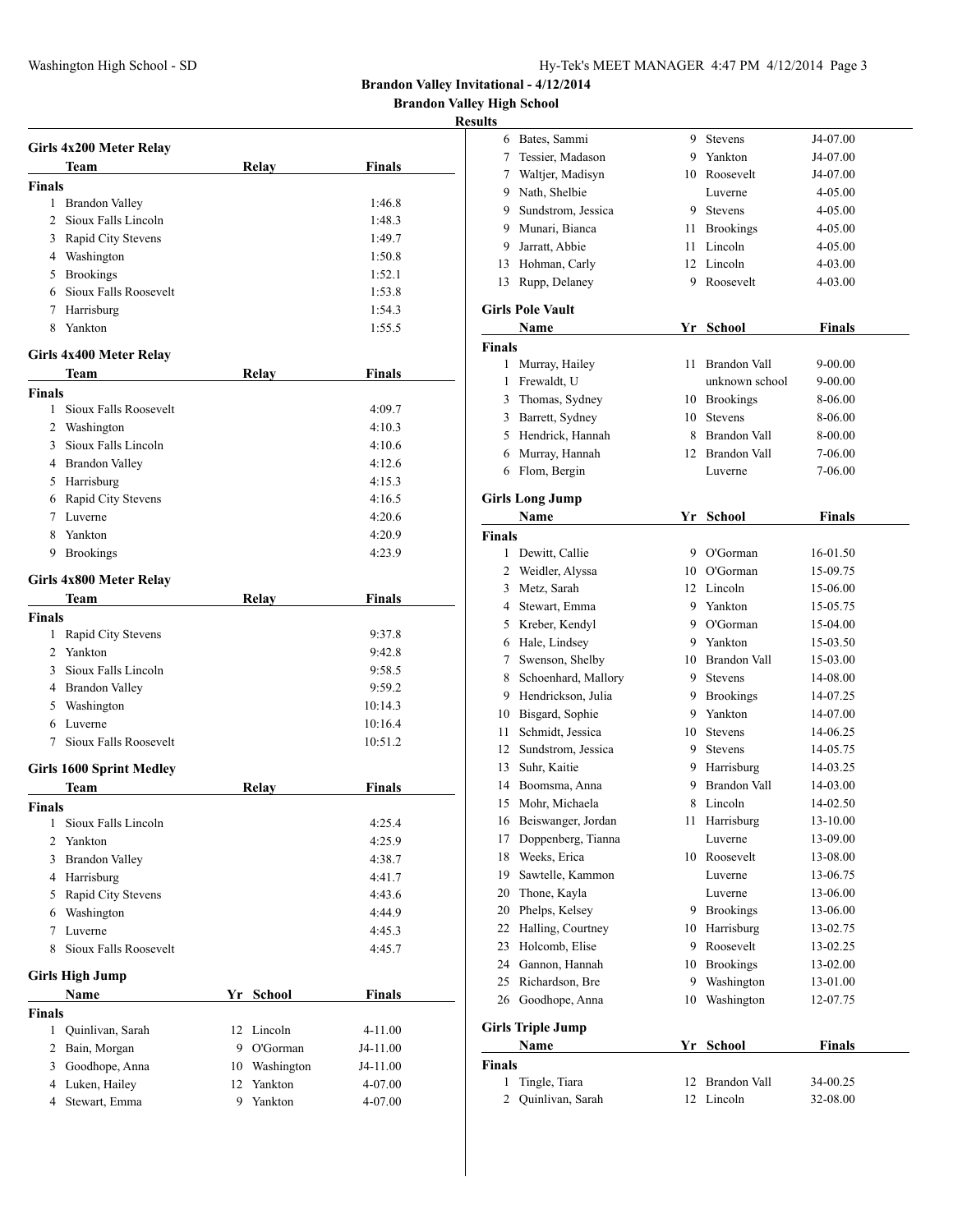**Brandon Valley High School**

|               | Finals  (Girls Triple Jump) |    |                     |               |
|---------------|-----------------------------|----|---------------------|---------------|
|               | Name                        |    | Yr School           | Finals        |
| 3             | Clayborne, Kyli             | 9  | <b>Stevens</b>      | 31-09.25      |
|               | 4 Zajicek, Elsie            | 9  | Brandon Vall        | 31-09.00      |
|               | 5 Luken, Hailey             |    | 12 Yankton          | 31-07.50      |
|               | 6 Schmidt, Jessica          | 10 | <b>Stevens</b>      | 31-05.75      |
| 7             | Heier, Ryley                | 8  | Lincoln             | 31-05.00      |
| 8             | Bisgard, Sophie             | 9  | Yankton             | 30-11.00      |
| 9             | Stewart, Emma               |    | 9 Yankton           | 30-05.00      |
|               | 10 Edwards, Jessica         |    | 12 Brandon Vall     | 30-03.75      |
| 11            | Richardson, Bre             |    | 9 Washington        | 30-02.00      |
| 12            | Thornton, Jenna             | 11 | <b>Brookings</b>    | 30-01.00      |
| 13            | Schoenhard, Mallory         | 9  | <b>Stevens</b>      | 29-08.00      |
| 14            | Holcomb, Elise              | 9  | Roosevelt           | 29-06.50      |
| 15            | Weeks, Erica                |    | 10 Roosevelt        | 29-05.50      |
| 15            | Kreber, Kendyl              |    | 9 O'Gorman          | 29-05.50      |
| 17            | Eisenbraun, Anika           |    | 10 Lincoln          | 29-00.50      |
| 18            | Tekolste, Jenna             | 9  | O'Gorman            | 28-11.00      |
| 19            | Gannon, Hannah              | 10 | <b>Brookings</b>    | 27-08.00      |
|               |                             |    |                     |               |
|               | <b>Girls Shot Put</b>       |    |                     |               |
|               | <b>Name</b>                 |    | Yr School           | <b>Finals</b> |
| <b>Finals</b> |                             |    |                     |               |
| 1             | Mayer, Michaela             | 12 | Washington          | 43-05.00      |
| 2             | Arrington, Sydney           | 10 | Washington          | 37-03.00      |
|               | 3 Edwards, Morgan           |    | Luverne             | 36-08.00      |
| 4             | Hertz, Emma                 |    | 10 O'Gorman         | 35-07.00      |
| 5             | Murphy, Allie               |    | 12 Yankton          | 35-06.00      |
|               | 6 Kusek, Adrienne           |    | 10 Yankton          | 34-03.00      |
| 7             | Van Veldhuizen, Izzy        |    | 10 Lincoln          | 33-09.25      |
| 8             | Vanderwerff, Halie          | 9  | <b>Stevens</b>      | 30-09.75      |
| 9             | Mellick, Mackenzie          |    | 11 Harrisburg       | 30-09.00      |
| 10            | Strand, Shelby              |    | 12 Harrisburg       | 30-08.00      |
| 11            | Sawtelle, Kammon            |    | Luverne             | 30-05.50      |
| 12            | Jasper, Lilli               | 11 | <b>Brandon Vall</b> | 29-11.50      |
| 13            | Wilson, Tess                |    | 10 O'Gorman         | 29-09.50      |
| 14            | Sayler, Josie               | 9  | Yankton             | 29-09.00      |
| 15            | Westcott, Ashley            | 11 | Brandon Vall        | 29-08.50      |
| 16            | Geersen, Cassidy            | 10 | <b>Stevens</b>      | 28-09.00      |
| $17\,$        | Laidlaw, Jess               | 12 | Brookings           | 28-00.00      |
| 18            | Nimick, Kelsey              | 11 | Brandon Vall        | 27-11.00      |
| 18            | Lembcke, Katie              | 11 | Roosevelt           | 27-11.00      |
| 20            | Purdy, Carly                | 9. | Lincoln             | 27-08.50      |
| 21            | Schleicher, Ally            | 9  | <b>Brookings</b>    | 27-00.50      |
| 22            | Bindert, Becca              | 9  | Lincoln             | 26-04.75      |
| 23            | Ortiz, Laura                | 10 | Roosevelt           | 25-10.50      |
| 24            | Bergeland, Ingrid           | 11 | <b>Brookings</b>    | 24-01.00      |
| 25            | Thielbar, Sydney            |    | Luverne             | 23-00.00      |
|               |                             |    |                     |               |
|               | <b>Girls Discus Throw</b>   |    |                     |               |
|               | Name                        |    | Yr School           | <b>Finals</b> |
| <b>Finals</b> |                             |    |                     |               |
| 1             | Mayer, Michaela             | 12 | Washington          | 119-00        |
| 2             | Mieras, Jessica             | 11 | O'Gorman            | 118-05        |
|               | 3 Lembcke, Katie            | 11 | Roosevelt           | 105-09        |
| 4             | Edwards, Morgan             |    | Luverne             | 102-01        |
|               |                             |    |                     |               |

| ∘  |                      |    |                  |           |
|----|----------------------|----|------------------|-----------|
| 5  | Meier, Shania        | 12 | Lincoln          | 100-09    |
| 6  | Sawtelle, Kammon     |    | Luverne          | 98-11     |
| 7  | Geersen, Cassidy     | 10 | <b>Stevens</b>   | 94-01     |
| 8  | Murphy, Allie        | 12 | Yankton          | 91-06     |
| 9  | Arrington, Sydney    | 10 | Washington       | 89-11     |
| 10 | Nimick, Kelsey       | 11 | Brandon Vall     | 89-09     |
| 11 | Ortiz, Laura         | 10 | Roosevelt        | 89-06     |
| 12 | Strand, Shelby       | 12 | Harrisburg       | 88-00     |
| 13 | Van Veldhuizen, Izzy | 10 | Lincoln          | 87-05     |
| 14 | Kusek, Adrienne      | 10 | Yankton          | 83-04     |
| 15 | Marais, Leandra      | 12 | Brandon Vall     | 81-09     |
| 16 | Mellick, Mackenzie   | 11 | Harrisburg       | 81-00     |
| 17 | Trout, Sydney        | 9  | Brandon Vall     | 80-01     |
| 18 | Hertz, Emma          | 10 | O'Gorman         | 79-11     |
| 19 | Vanderwerff, Halie   | 9  | <b>Stevens</b>   | 78-00     |
| 20 | Wilson, Tess         | 10 | O'Gorman         | $77 - 10$ |
| 21 | Tvedt, Sarah         | 10 | <b>Brookings</b> | 75-00     |
| 22 | Purdy, Carly         | 9  | Lincoln          | 71-02     |
| 23 | Sampson, Mirada      | 12 | <b>Brookings</b> | 68-10     |
| 24 | Hauser, Katie        | 9  | Yankton          | 68-06     |
| 25 | Schleicher, Ally     | 9  | <b>Brookings</b> | $62 - 08$ |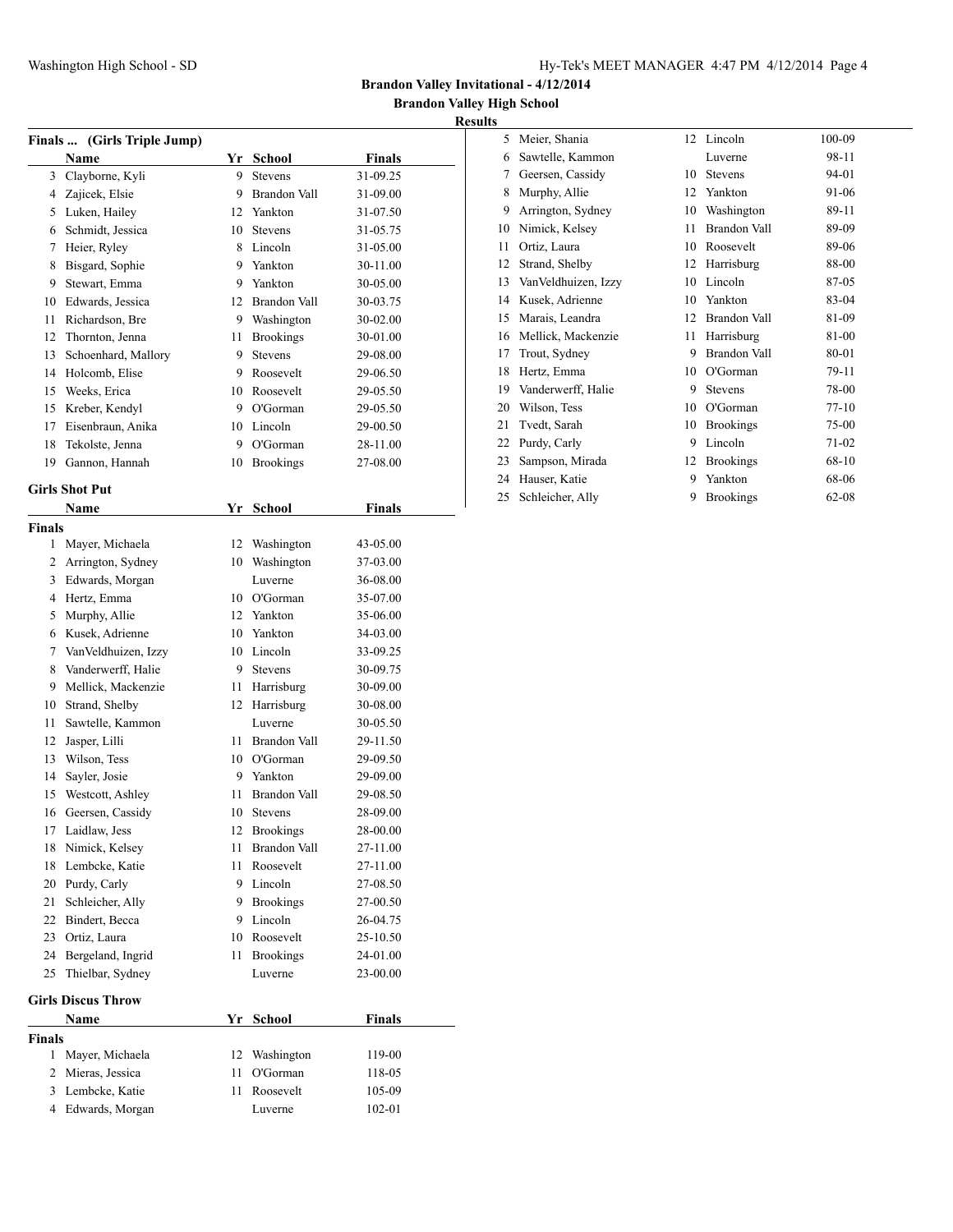**Brandon Valley High School**

## **Results**

|               | <b>Boys 100 Meter Dash</b> |                 |                  |        |  |  |  |
|---------------|----------------------------|-----------------|------------------|--------|--|--|--|
|               | Name                       |                 | Yr School        | Finals |  |  |  |
| <b>Finals</b> |                            |                 |                  |        |  |  |  |
| $\mathbf{1}$  | Mulbah, David              | 12              | Roosevelt        | 10.5   |  |  |  |
|               | 2 Christion, Taryn         | 11              | Roosevelt        | 11.0   |  |  |  |
|               | 3 Holmes, Cam              |                 | 12 Brandon Vall  | 11.0   |  |  |  |
|               | 4 Immeker, Ryan            |                 | 12 Brandon Vall  | 11.0   |  |  |  |
|               | 5 Blackett, Kevin          | 12              | <b>Stevens</b>   | 11.2   |  |  |  |
|               | 6 Needham, Zach            | 11 -            | Washington       | 11.2   |  |  |  |
|               | 7 Quintnillia, Caden       | 12              | Lincoln          | 11.2   |  |  |  |
|               | 8 Christensen, Hunter      | 12              | Harrisburg       | 11.4   |  |  |  |
|               | 8 Makwinja, Dodi           |                 | 10 O'Gorman      | 11.4   |  |  |  |
|               | 10 :lewis, Alex            |                 | <b>Stevens</b>   | 11.4   |  |  |  |
|               | 11 Price, Carter           | 10              | <b>Stevens</b>   | 11.5   |  |  |  |
|               | 12 Winter, Jackson         |                 | Luverne          | 11.6   |  |  |  |
|               | 13 Reuter, Andrew          |                 | 9 O'Gorman       | 11.6   |  |  |  |
|               | 14 McKibben, Mitch         |                 | 10 Brookings     | 11.7   |  |  |  |
|               | 15 Large, Braxton          |                 | 11 Lincoln       | 11.7   |  |  |  |
|               | 16 Toenah, Max             |                 | 9 Roosevelt      | 11.7   |  |  |  |
|               | 17 Kahn, Darious           |                 | 11 Washington    | 11.8   |  |  |  |
|               | 18 Waddell, Mitch          |                 | 9 Washington     | 11.9   |  |  |  |
|               | 19 Brenner, Derek          | 12 <sup>7</sup> | Yankton          | 11.9   |  |  |  |
|               | 20 Zimprich, Preston       |                 | 9 O'Gorman       | 12.0   |  |  |  |
|               | 21 Wagner, Matt            |                 | 12 Lincoln       | 12.2   |  |  |  |
|               | 22 Horst, Micheal          |                 | 12 Brandon Vall  | 12.2   |  |  |  |
|               | 23 Richters, Blake         |                 | Luverne          | 12.3   |  |  |  |
|               | 24 Halverson, yris         |                 | Luverne          | 12.5   |  |  |  |
|               | 24 Schriever, Bailey       |                 | 11 Harrisburg    | 12.5   |  |  |  |
| 26            | Harris, Brock              | 9.              | Harrisburg       | 12.7   |  |  |  |
|               |                            |                 |                  |        |  |  |  |
|               | <b>Boys 200 Meter Dash</b> |                 |                  |        |  |  |  |
|               | Name                       | Yr              | <b>School</b>    | Finals |  |  |  |
| <b>Finals</b> |                            |                 |                  |        |  |  |  |
|               | 1 Immeker, Ryan            |                 | 12 Brandon Vall  | 22.4   |  |  |  |
|               | 2 Blackett, Kevin          | 12              | <b>Stevens</b>   | 22.6   |  |  |  |
|               | 3 Paul, Paul               |                 | 10 Harrisburg    | 22.7   |  |  |  |
|               | 4 McKinney, Ethan          |                 | 9 Washington     | 23.1   |  |  |  |
|               | 5 Needham, Zach            | 11              | Washington       | 23.1   |  |  |  |
| 6             | Sudbeck, Ned               | 11              | Lincoln          | 23.3   |  |  |  |
| 7             | Price, Carter              | 10              | <b>Stevens</b>   | 23.3   |  |  |  |
| 8             | Sharpe, Chris              | 12              | O'Gorman         | 23.3   |  |  |  |
| 9             | Arntz, Dylan               | 11              | Lincoln          | 23.4   |  |  |  |
| 10            | Makwinja, Dodi             |                 | 10 O'Gorman      | 23.5   |  |  |  |
| 11            | Atwood, Austin             | 12              | Roosevelt        | 23.8   |  |  |  |
| 12            | Oxner, Payton              | 9               | <b>Stevens</b>   | 23.9   |  |  |  |
| 13            | Reuter, Andrew             | 9               | O'Gorman         | 23.9   |  |  |  |
| 14            | Guzman, Peter              | 10              | Roosevelt        | 24.1   |  |  |  |
| 15            | Winters, Justin            | 9               | Harrisburg       | 24.1   |  |  |  |
| 16            | VanMeter, Brandon          | 11              | Washington       | 24.3   |  |  |  |
| 17            | Akridge, Mark              | 10              | Roosevelt        | 24.4   |  |  |  |
| 18            | Brenner, Derek             | 12              | Yankton          | 24.6   |  |  |  |
| 19            | Shota, Oshimo              | 11              | Lincoln          | 24.8   |  |  |  |
| 20            | Hockett, Johnny            | 11              | <b>Brookings</b> | 25.0   |  |  |  |
| 21            | Reindl, Keaton             | 9.              | Brandon Vall     | 25.0   |  |  |  |
| 22            | Blok, Isaiah               |                 | 10 Brandon Vall  | 25.5   |  |  |  |

|               | Finals  (Boys 200 Meter Dash) |         |                     |               |
|---------------|-------------------------------|---------|---------------------|---------------|
|               | Name                          |         | Yr School           | <b>Finals</b> |
| 23            | Sorenson, Bradey              | 10      | Yankton             | 26.2          |
|               | 24 Eckert, Jace               | 9.      | Harrisburg          | 26.4          |
|               |                               |         |                     |               |
|               | <b>Boys 400 Meter Dash</b>    |         |                     |               |
|               | Name                          |         | Yr School           | <b>Finals</b> |
| <b>Finals</b> |                               |         |                     |               |
|               | 1 Belhaj, Adam                | 12      | Lincoln             | 49.0          |
| 2             | Sudbeck, Ned                  | 11      | Lincoln             | 50.7          |
|               | 3 Olson, Ryan                 | 12      | Yankton             | 51.3          |
|               | 4 Waddell, Tanner             | 11 -    | Washington          | 51.7          |
|               | 5 Goehring, Josh              |         | 10 Roosevelt        | 51.8          |
|               | 6 Khan, Zarek                 | 11.     | Lincoln             | 51.9          |
| 7             | Sharpe, Chris                 |         | 12 O'Gorman         | 52.8          |
| 8             | Paul, Paul                    |         | 10 Harrisburg       | 52.9          |
|               | 9 Feterl, Isaiah              |         | 10 Washington       | 53.2          |
|               | 10 Burks, Craig               | 11      | <b>Stevens</b>      | 53.3          |
| 11            | Rice, Ian                     | $12-12$ | <b>Stevens</b>      | 55.6          |
|               | 12 Westendorf, Ryan           | 10      | O'Gorman            | 55.7          |
|               | 13 Galster, Sam               |         | 9 Stevens           | 56.9          |
|               | 14 Blok, Isaiah               |         | 10 Brandon Vall     | 57.2          |
|               | 15 Needham, Zach              |         | 11 Washington       | 57.7          |
|               | 16 Haug, Alex                 |         | 9 Brandon Vall      | 58.1          |
|               | 17 Frankenhoff, Jackson       |         | Luverne             | 58.2          |
|               | 18 Tofteland, Erik            |         | Luverne             | 58.7          |
|               | 19 Galbavy, Isiah             |         | 9 Brandon Vall      | 59.9          |
|               | 20 Zheng, Kevin               |         | Luverne             | 1:00.6        |
| 21            | Skon, Calvin                  |         | 9 Brookings         | 1:02.3        |
| 22            | Spader, Micah                 |         | 9 O'Gorman          | 1:07.3        |
|               |                               |         |                     |               |
|               | <b>Boys 800 Meter Run</b>     |         |                     |               |
|               | Name                          | Yr      | School              | <b>Finals</b> |
| <b>Finals</b> |                               |         |                     |               |
|               | 1 Schroeder, Nathan           | 11      | Lincoln             | 2:00.9        |
|               | 2 Hegland, Jacob              |         | 10 Brandon Vall     | 2:02.2        |
|               | 3 Slaba, Tyler                | 11 -    | Roosevelt           | 2:02.5        |
|               | 4 Pfeifle, Tom                | 11 -    | <b>Stevens</b>      | 2:04.3        |
| 5             | Holmes, Cam                   | 12      | <b>Brandon Vall</b> | 2:04.4        |
| 6             | Hanna, Jakob                  | 9       | <b>Brandon Vall</b> | 2:04.8        |
| 7             | Lindner, Tiegen               | 10      | O'Gorman            | 2:06.2        |
| 8             | Wilson, Mathew                |         | Stevens             | 2:06.5        |
|               | 9 Green, Jacob                |         | 12 Washington       | 2:07.9        |
| 10            | Johnson, Davis                | 9       | Roosevelt           | 2:11.7        |
| 11            | Derr, Alex                    |         | 10 Washington       | 2:12.4        |
| 12            | Plucker, Jacob                | 12      | Washington          | 2:13.7        |
| 13            | Dobson, Tyler                 | 11      | Lincoln             | 2:14.1        |
| 14            | Degross, Leviathan            | 12      | Lincoln             | 2:14.2        |
| 15            | Bollweg, Cody                 | 12      | Harrisburg          | 2:16.2        |
| 16            | Marshall, Ethan               |         | Luverne             | 2:17.5        |
| 17            | Alvarez, Hiram                | 10      | Yankton             | 2:19.3        |
| 18            | Gusso, Sam                    |         | 10 Yankton          | 2:21.2        |
| 19            | Chesley, Blake                |         | 9 Roosevelt         | 2:21.9        |
| 20            | Dannenbring, Gabe             | 10      | Yankton             | 2:23.0        |
| 21            | Sproles, Kinard               | 12      | O'Gorman            | 2:25.0        |

22 Oehlerts, Mitchell Luverne 2:27.7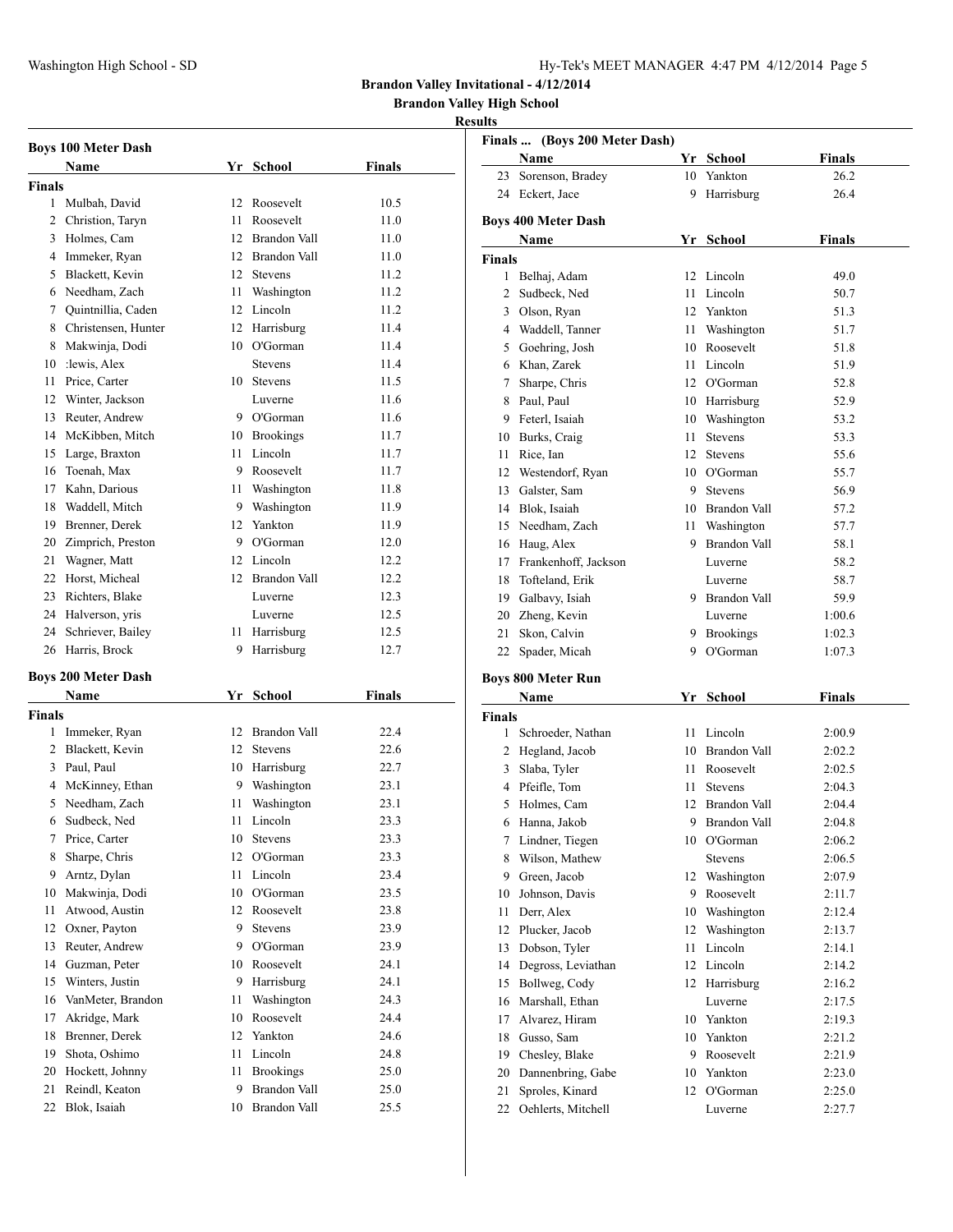**Brandon Valley High School**

|               |                                  |      |                       | ŀ             |
|---------------|----------------------------------|------|-----------------------|---------------|
| 23            | Rynerarson, Mike                 |      | 10 Brookings          | 2:29.2        |
| 24            | Rudnik, Nicholas                 | 9    | Brookings             | 2:30.0        |
| 25            | Getting, Josh                    | 10   | <b>Brookings</b>      | 2:32.6        |
|               |                                  |      |                       |               |
|               | <b>Boys 1600 Meter Run</b>       |      |                       |               |
|               | Name                             | Yr   | <b>School</b>         | <b>Finals</b> |
| <b>Finals</b> |                                  |      |                       |               |
|               | 1 Bump, Free                     | 12   | Lincoln<br>12 Yankton | 4:32.9        |
|               | 2 Cowman, Brice                  |      | 9 Brandon Vall        | 4:33.3        |
|               | 3 Hanna, Jakob                   |      |                       | 4:34.8        |
|               | 4 Lindner, Tiegen                |      | 10 O'Gorman           | 4:36.4        |
|               | 5 Peters, Gabe<br>6 Loudon, Dale |      | 9 Lincoln             | 4:42.0        |
|               |                                  |      | 10 Lincoln            | 4:48.5        |
|               | 7 Grode, Justin                  |      | 12 Yankton            | 4:49.2        |
| 8             | Bollweg, Connor                  |      | 12 Harrisburg         | 4:50.9        |
| 9             | Harrison, Parker                 | 11   | <b>Stevens</b>        | 4:52.7        |
| 10            | Zamora, Greyson                  | 11   | Harrisburg            | 4:53.9        |
| 11            | Edwards, Cole                    |      | 10 O'Gorman           | 4:54.9        |
|               | 12 Petiz, Andrew                 |      | 10 Yankton            | 4:57.7        |
| 13            | Hein, Thane                      |      | 9 Roosevelt           | 4:59.1        |
| 14            | Marshall. Ethan                  |      | Luverne               | 5:00.4        |
| 15            | Bollweg, Cody                    |      | 12 Harrisburg         | 5:01.1        |
| 16            | Brown, Cole                      |      | 10 Roosevelt          | 5:02.8        |
| 17            | Freese, Hank                     |      | 9 O'Gorman            | 5:10.6        |
| 18            | VanderFeen, Dillon               | 11 - | Washington            | 5:12.3        |
| 19            | Rodriquez, Hugo                  | 11 - | Washington            | 5:14.2        |
| 20            | Getting, Josh                    |      | 10 Brookings          | 5:14.8        |
| 21            | Stafford, Nathan                 |      | 12 Roosevelt          | 5:15.3        |
|               | 22 Rudnik, Nicholas              | 9    | <b>Brookings</b>      | 5:15.8        |
| 23            | Heck, Andy                       | 11   | Washington            | 5:20.4        |
|               | <b>Boys 3200 Meter Run</b>       |      |                       |               |
|               | Name                             |      | Yr School             | <b>Finals</b> |
| <b>Finals</b> |                                  |      |                       |               |
|               | 1 Lauer, Will                    | 11   | Lincoln               | 9:22.6        |
|               | 2 Lamer, Justice                 | 11   | <b>Brookings</b>      | 9:50.4        |
|               | 3 Cowman, Brice                  | 12   | Yankton               | 9:55.7        |
|               | 4 Haaland, Connor                | 11   | <b>Stevens</b>        | 10:01.6       |
| 5             | Poston, Mark                     | 11   | <b>Stevens</b>        | 10:07.5       |
| 6             | Selzler, Dreux                   | 11   | Lincoln               | 10:10.3       |
| 7             | Urtusuastegui, Jesus             | 11   | Roosevelt             | 10:10.3       |
| 8             | Balmaceda, Rodrigo               | 11   | O'Gorman              | 10:17.4       |
| 9             | Iverson, Isaac                   | 12   | Roosevelt             | 10:18.0       |
| 10            | Christroffer, Tristan            | 9    | Stevens               | 10:22.0       |
| 11            | Zamora, Greyson                  | 11   | Harrisburg            | 10:27.2       |
| 12            | Rasmussen, Anders                | 11   | Lincoln               | 10:28.6       |
| 13            | Grode, Justin                    | 12   | Yankton               | 10:36.2       |
| 14            | Hess, Cody                       |      | Luverne               | 10:45.6       |
| 15            | DeHaven, Graham                  | 10   | <b>Brookings</b>      | 10:52.4       |
| 16            | Petiz, Andrew                    | 10   | Yankton               | 10:57.6       |
| 17            | Johnson, Wil                     | 9    | Harrisburg            | 11:00.3       |
| 18            | Munsterman, Ray                  | 10   | <b>Brookings</b>      | 11:04.8       |
| 19            | Knobloch, Preston                | 9    | O'Gorman              | 11:05.9       |
| 20            | Bollweg, Connor                  | 12   | Harrisburg            | 11:06.9       |
| 21            | Swenson, Logan                   | 11   | Washington            | 11:09.3       |
| 22            | Hess, Kyle                       | 11   | Roosevelt             | 11:29.8       |
|               |                                  |      |                       |               |

| Finals  (Boys 3200 Meter Run) |                                       |      |                     |               |
|-------------------------------|---------------------------------------|------|---------------------|---------------|
|                               | Name                                  |      | Yr School           | <b>Finals</b> |
| 23                            | Rodriquez, Hugo                       | 11 - | Washington          | 11:58.7       |
|                               | 24 Saaleephiw, Patrick                |      | 10 Washington       | 12:00.8       |
|                               | 25 Larson, Jacob                      | 11 - | <b>Brandon Vall</b> | 12:44.4       |
|                               | <b>Boys 110 Meter Hurdles</b>         |      |                     |               |
|                               | Name                                  |      | Yr School           | Finals        |
| <b>Finals</b>                 |                                       |      |                     |               |
|                               | 1 Marlette, Dan                       |      | 12 Washington       | 15.5          |
|                               | 2 Fierro, Bennett                     | 10   | Stevens             | 15.7          |
|                               | 3 Akok, Mayuen                        |      | 11 Roosevelt        | 15.9          |
|                               | 4 Sommervold, Gunnar                  |      | 10 O'Gorman         | 17.2          |
|                               | 5 Wagner, Matt                        |      | 12 Lincoln          | 17.2          |
|                               | 6 Freese, Zac                         |      | 12 Washington       | 17.6          |
| 7                             | Roach, Dalton                         |      | 10 Lincoln          | 17.6          |
|                               | 8 Wieczorek, Todd                     |      | 10 Brookings        | 18.0          |
|                               | 9 Grage, Spencer                      |      | 9 Brandon Vall      | 18.2          |
|                               | 10 Walker, Kade                       |      | 10 Lincoln          | 18.9          |
| 11                            | House, James                          |      | 9 Brandon Vall      | 19.1          |
|                               | 12 Pohlmann, Matt                     |      | 10 Harrisburg       | 19.1          |
|                               | 13 Marshall, Ethan                    |      | Luverne             | 19.6          |
|                               | 14 Borstad, Gavin                     |      | 10 Roosevelt        | 19.8          |
|                               | 15 Cross, Tim                         |      | 11 Yankton          | 19.9          |
|                               | 16 Tuttle, Sam                        |      | 9 Harrisburg        | 21.0          |
| 17                            | Harris, Max                           | 9.   | <b>Brandon Vall</b> | 21.5          |
|                               |                                       |      |                     |               |
|                               | <b>Boys 300 Meter Hurdles</b>         |      |                     |               |
|                               | Name                                  |      | Yr School           | <b>Finals</b> |
| Finals                        |                                       |      |                     |               |
| $\mathbf{1}$                  | Marlette, Dan                         |      | 12 Washington       | 40.9          |
|                               | 2 Breck, AJ                           |      | 12 Washington       | 41.2          |
|                               | 3 Freese, Zac                         |      | 12 Washington       | 42.5          |
|                               | 4 Fierro, Bennett                     | 10   | <b>Stevens</b>      | 43.1          |
|                               | 5 Quintnillia, Caden                  |      | 12 Lincoln          | 43.4          |
|                               | 6 Akok, Mayuen                        |      | 11 Roosevelt        | 43.8          |
|                               | 7 Rops, Trenton                       |      | Luverne             | 43.9          |
|                               | 8 Sommervold, Gunnar                  |      | 10 O'Gorman         | 45.0          |
| 9.                            | House, James                          |      | 9 Brandon Vall      | 45.1          |
|                               | 10 Naasz, Trevor                      |      | 12 Lincoln          | 45.1          |
| 11 -                          | Cain, Elliot                          |      | 9 Harrisburg        | 45.5          |
| 12                            | Cross, Tim                            | 11   | Yankton             | 45.8          |
| 13                            | Jaimes, Salvador                      | 12   | Roosevelt           | 46.1          |
| 14                            | Hanson, Sam                           | 11 - | Harrisburg          | 46.9          |
| 14                            | Reindl, Keaton                        |      | 9 Brandon Vall      | 46.9          |
|                               | 16 Eki, Nathan                        |      | 9 Brookings         | 47.4          |
| 17                            | Borstad, Gavin                        |      | 10 Roosevelt        | 47.5          |
| 18                            | Wieczorek, Todd                       |      | 10 Brookings        | 48.6          |
| 19                            | Wojciechowski, Reilly                 |      | 9 Brandon Vall      | 48.9          |
| 20                            | Marshall, Ethan                       |      | Luverne             | 49.4          |
| 21                            | Wagner, Matt                          |      | 12 Lincoln          | 49.5          |
|                               |                                       |      |                     |               |
|                               | <b>Boys 4x100 Meter Relay</b><br>Team |      | <b>Relay</b>        | <b>Finals</b> |
| <b>Finals</b>                 |                                       |      |                     |               |
| $\mathbf{1}$                  | Sioux Falls Roosevelt                 |      |                     | 43.8          |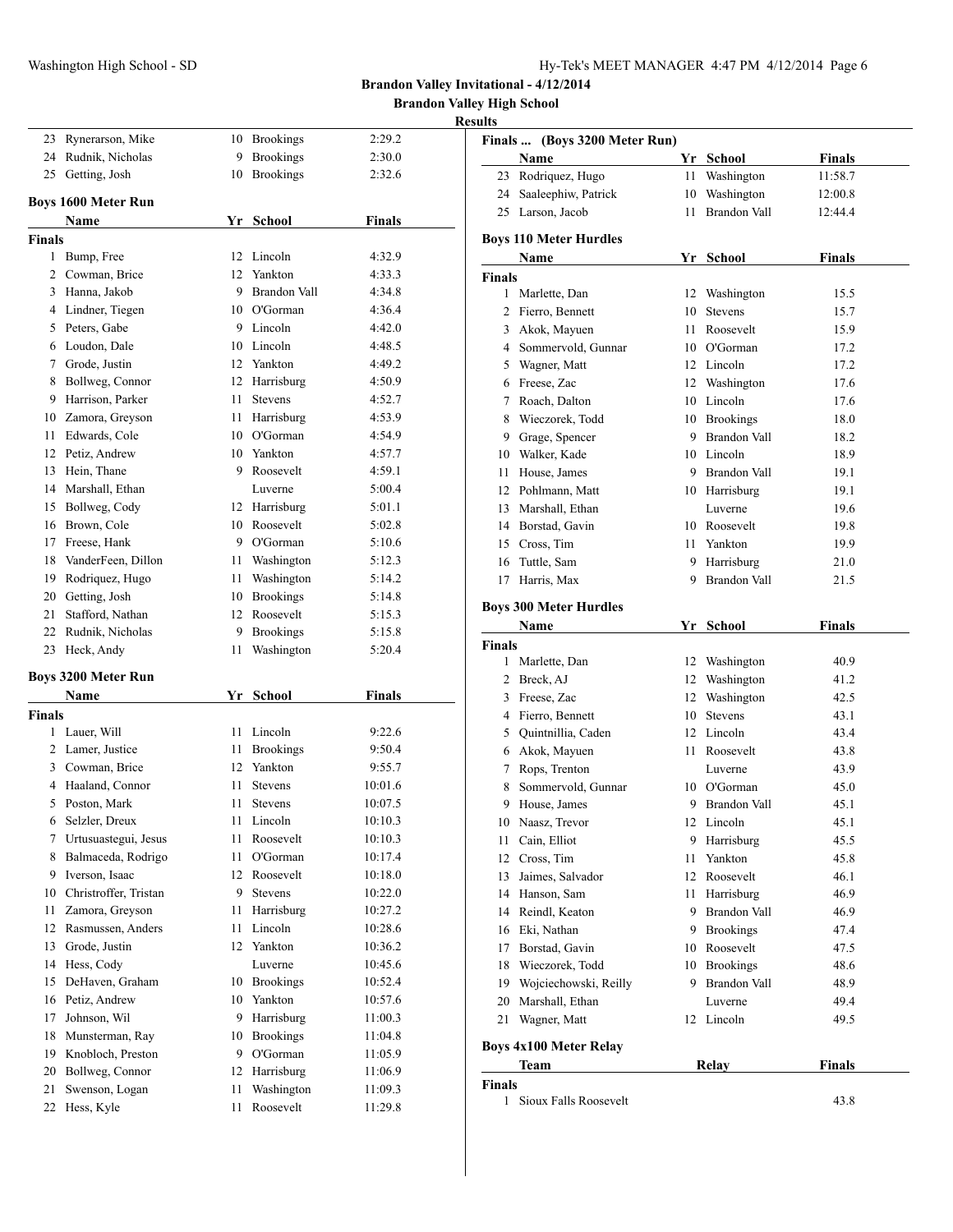Washington High School - SD H

| Hy-Tek's MEET MANAGER 4:47 PM 4/12/2014 Page 7 |  |  |  |
|------------------------------------------------|--|--|--|
|------------------------------------------------|--|--|--|

**Brandon Valley Invitational - 4/12/2014**

**Brandon Valley High School**

| <b>Results</b> |
|----------------|
|----------------|

|                |                                            |       |                  | R |
|----------------|--------------------------------------------|-------|------------------|---|
|                | 2 Brandon Valley                           |       | 44.5             |   |
|                | 3 Rapid City Stevens                       |       | 44.6             |   |
|                | 4 Washington                               |       | 45.0             |   |
|                | 5 Luverne                                  |       | 46.3             |   |
|                | 6 Brookings                                |       | 46.5             |   |
|                | 7 Yankton                                  |       | 46.6             |   |
| 8              | Harrisburg                                 |       | 47.9             |   |
|                | <b>Boys 4x200 Meter Relay</b>              |       |                  |   |
|                | Team                                       | Relay | <b>Finals</b>    |   |
| Finals         |                                            |       |                  |   |
|                | 1 Brandon Valley                           |       | 1:30.1           |   |
|                | 2 Washington                               |       | 1:33.6           |   |
|                | 3 Sioux Falls Lincoln                      |       | 1:34.1           |   |
|                | 4 Sioux Falls Roosevelt                    |       | 1:35.1           |   |
|                | 5 Rapid City Stevens                       |       | 1:36.3           |   |
|                | 6 Harrisburg                               |       | 1:36.7           |   |
|                | 7 Sioux Falls O'Gorman                     |       | 1:37.7           |   |
|                | 8 Brookings                                |       | 1:38.5           |   |
|                | 9 Yankton                                  |       | 1:40.0           |   |
|                | <b>Boys 4x400 Meter Relay</b>              |       |                  |   |
|                | Team                                       | Relay | <b>Finals</b>    |   |
| <b>Finals</b>  |                                            |       |                  |   |
|                | 1 Sioux Falls Lincoln                      |       | 3:27.5           |   |
|                | 2 Sioux Falls Roosevelt                    |       | 3:32.5           |   |
|                | 3 Washington                               |       | 3:35.2           |   |
|                | 4 Rapid City Stevens                       |       | 3:37.8           |   |
|                | 5 Luverne                                  |       | 3:39.3           |   |
|                | 6 Yankton                                  |       | 3:42.9           |   |
|                | 7 Brandon Valley<br>8 Sioux Falls O'Gorman |       | 3:46.4           |   |
|                | 9 Brookings                                |       | 3:49.9<br>3:58.0 |   |
|                | 10 Harrisburg                              |       | 4:05.6           |   |
|                |                                            |       |                  |   |
|                | <b>Boys 4x800 Meter Relay</b>              |       |                  |   |
|                | Team                                       | Relay | <b>Finals</b>    |   |
| Finals<br>1    | Rapid City Stevens                         |       | 8:19.4           |   |
| 2              | Washington                                 |       | 8:23.5           |   |
| $\overline{3}$ | Sioux Falls Lincoln                        |       | 8:24.5           |   |
|                | 4 Sioux Falls O'Gorman                     |       | 8:42.2           |   |
|                | 5 Yankton                                  |       | 8:56.9           |   |
|                | 6 Luverne                                  |       | 9:06.1           |   |
| $7^{\circ}$    | <b>Brandon Valley</b>                      |       | 9:26.9           |   |
|                |                                            |       |                  |   |
|                | <b>Boys 1600 Sprint Medley</b><br>Team     | Relay | <b>Finals</b>    |   |
| <b>Finals</b>  |                                            |       |                  |   |
|                | 1 Brandon Valley                           |       | 3:48.0           |   |
| $\overline{2}$ | Sioux Falls Lincoln                        |       | 3:48.5           |   |
|                | 3 Luverne                                  |       | 3:49.7           |   |
|                | 4 Rapid City Stevens                       |       | 3:56.1           |   |
|                | 5 Sioux Falls O'Gorman                     |       | 3:59.3           |   |
|                | 6 Yankton                                  |       | 4:01.4           |   |
| 7              | Washington                                 |       | 4:05.3           |   |
|                |                                            |       |                  |   |

|               | Finals  (Boys 1600 Sprint Medley)<br>Team | Relay           |                     | Finals        |
|---------------|-------------------------------------------|-----------------|---------------------|---------------|
|               | 8 Brookings                               |                 |                     | 4:19.6        |
|               |                                           |                 |                     |               |
|               | <b>Boys High Jump</b><br>Name             |                 | Yr School           | <b>Finals</b> |
| <b>Finals</b> |                                           |                 |                     |               |
|               | 1 Hejna, JJ                               | 12              | Yankton             | 6-05.00       |
|               | 2 Mulbah, David                           | 12 <sup>2</sup> | Roosevelt           | $J6-05.00$    |
|               | 3 Akok, Mayuen                            | 11 -            | Roosevelt           | 5-11.00       |
|               | 4 Nealy, Dominic                          |                 | 12 Brandon Vall     | J5-11.00      |
|               | 5 Erickson, Conner                        |                 | 10 Harrisburg       | 5-09.00       |
|               | 5 Kahn. Darious                           |                 | 11 Washington       | 5-09.00       |
|               | 7 Grage, Spencer                          |                 | 9 Brandon Vall      | J5-09.00      |
|               | 8 Geu, Deng                               |                 | 11 Washington       | 5-07.00       |
|               | 9 Kolbeck, Wilson                         |                 | 9 Brandon Vall      | J5-07.00      |
|               | 10 Albousafi, Jamal                       |                 | 10 Roosevelt        | 5-05.00       |
|               | 10 DeVries, Zach                          |                 | 11 Washington       | 5-05.00       |
|               | 10 James, Coleton                         |                 | 10 Yankton          | 5-05.00       |
|               | 10 Lund, Rick                             |                 | 12 Lincoln          | 5-05.00       |
|               | 10 Schriever, Bailey                      | 11              | Harrisburg          | 5-05.00       |
| 10            | Eki, Nathan                               | 9               | <b>Brookings</b>    | 5-05.00       |
|               |                                           |                 |                     |               |
|               | <b>Boys Pole Vault</b>                    |                 |                     |               |
|               | Name                                      |                 | Yr School           | <b>Finals</b> |
| <b>Finals</b> |                                           |                 |                     |               |
|               | 1 Skillingstad, Casey                     |                 | 12 Yankton          | 12-09.00      |
|               | 2 Ellis, Kaleb                            |                 | 11 Brookings        | J12-09.00     |
|               | 3 Oddy, Alex                              |                 | 12 Brandon Vall     | J12-09.00     |
|               | 4 Loftus, Brock                           |                 | 12 Stevens          | 12-03.00      |
|               | 5 Branick, Brendan                        |                 | 12 O'Gorman         | J12-03.00     |
|               | 5 Christensen, Cole                       |                 | 10 Brandon Vall     | J12-03.00     |
|               | 7 Hup, Matthew                            |                 | Luverne             | 10-00.00      |
|               | 7 Hegdahl, Hunter                         |                 | 10 Brookings        | 10-00.00      |
|               | 9 Whitlock, Nate                          |                 | 12 Lincoln          | 9-06.00       |
|               | 9 Unknown, Unknow                         |                 | Luverne             | 9-06.00       |
|               | 9 Silva, Marlon                           | 11 -            | <b>Brookings</b>    | 9-06.00       |
|               | 12 Zea, Jacob                             | 11              | Lincoln             | $9 - 00.00$   |
|               | 12 Donahoe, Jake                          | 11              | <b>Brandon Vall</b> | $9 - 00.00$   |
|               | <b>Boys Long Jump</b>                     |                 |                     |               |
|               | Name                                      |                 | Yr School           | <b>Finals</b> |
| <b>Finals</b> |                                           |                 |                     |               |
|               | 1 Christion, Taryn                        | 11              | Roosevelt           | 21-09.25      |
| 2             | Wilde, Alex                               | 11              | <b>Brandon Vall</b> | 21-01.00      |
| $\mathbf{3}$  | Schaefer, Steven                          |                 | Stevens             | 20-11.75      |
|               | 4 Toenah, Max                             |                 | 9 Roosevelt         | 20-04.00      |
| 5             | Grode, Chase                              |                 | 9 Brandon Vall      | 19-09.00      |
| 6             | Looby, Eric                               |                 | 9 Lincoln           | 19-08.50      |
| 7             | Christensen, Hunter                       | 12              | Harrisburg          | 19-08.25      |
| 8             | Marlette, Dan                             | 12              | Washington          | 19-05.25      |
|               | 9 Kolbeck, Wilson                         | 9               | <b>Brandon Vall</b> | 19-04.25      |
|               | 10 Freese, Zac                            |                 | 12 Washington       | 19-04.00      |
| 11            | Erickson, Conner                          | 10              | Harrisburg          | 19-03.50      |
| 11            | :lewis, Alex                              |                 | Stevens             | 19-03.50      |
| 13            | Lund, Rick                                |                 | 12 Lincoln          | 18-08.75      |
|               |                                           |                 |                     |               |